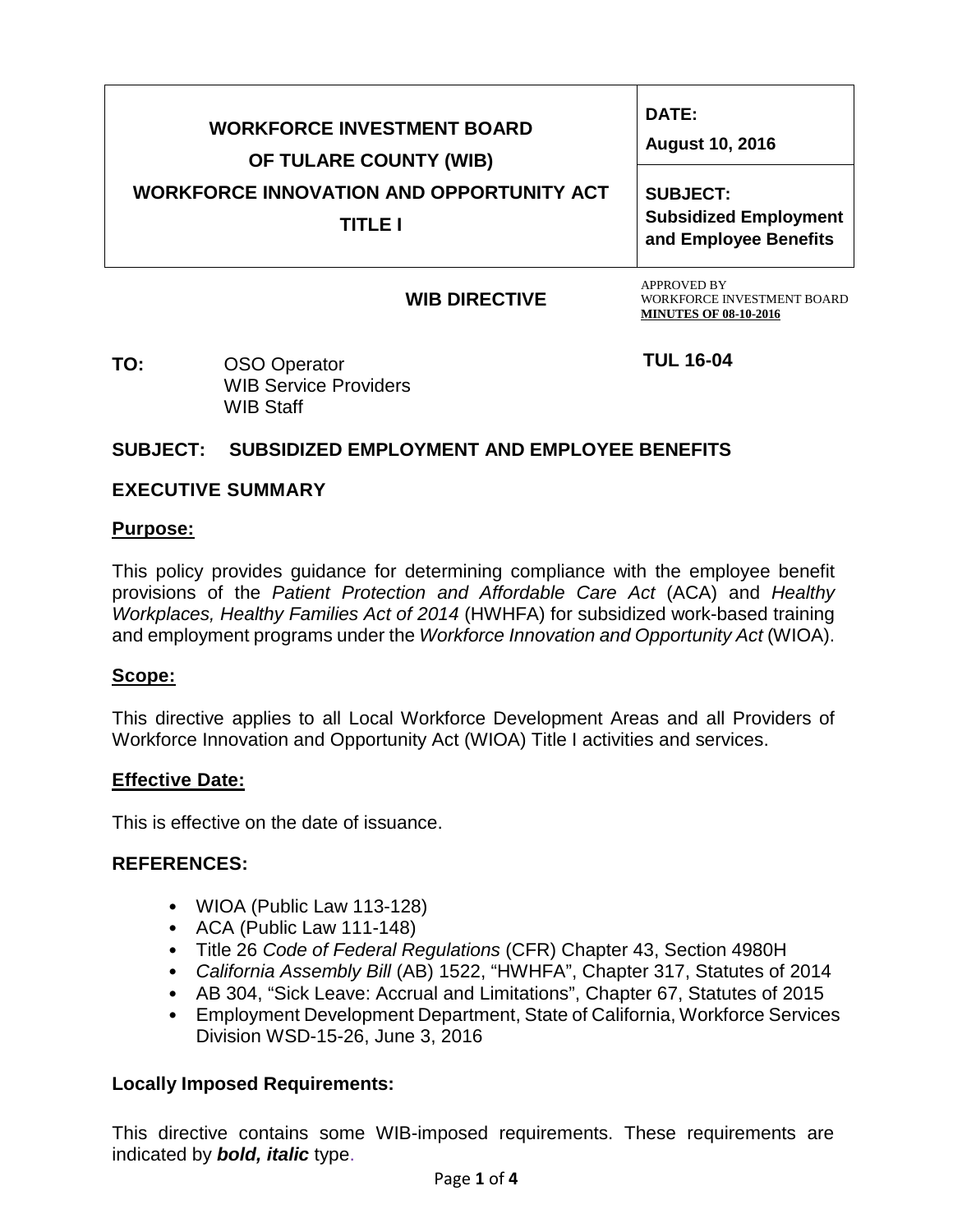# **FILING INSTRUCTIONS:**

This directive finalizes Workforce Services Draft Directive WSDD-141, issued for comment on April 22, 2016. The Central Office Workforce Services Division did not receive any comments during the draft comment period. Retain this directive until further notice.

# **BACKGROUND:**

The WIOA emphasizes the importance of establishing an integrated and job-driven workforce system. Along with this comes an increased focus on using subsidized, workbased training and employment opportunities. Subsidized, work-based training and employment typically refers to a program in which WIOA funds are used to subsidize all or a portion of a participant's hourly wage for a specific period, while the participant receives training and/or employment. Examples of these programs include, but are not limited to, *transitional jobs*, on-the job training and youth work experience.

Subsidized work-based training and employment has many benefits, such as providing participants with an opportunity to gain new skills, exposure to a new profession, and experience for their résumé. It can also serve as an effective transitional tool to move an unemployed participant into permanent employment. In addition, subsidized employment can be used in some emergency response situations where there is an urgent demand for short-term wage replacement, such as in the case of a National Dislocated Worker Grant.

# **POLICY AND PROCEDURES:**

Over the past several years, two important pieces of legislation were passed related to employee benefits. The ACA was signed into federal law by President Obama in 2010. It established a federal mandate for employers to provide health insurance to eligible employees. The HWFHA was signed into state law by Governor Brown in 2014. It established a state mandate for employers to offer paid sick leave to eligible employees.

Questions have arisen regarding whether the employer of record for a subsidized work based training and employment program is required to comply with the provisions found in the ACA and/or the HWHFA. Unfortunately, the State cannot provide blanket guidance on this topic. This is due to large variances in (1) how each subsidized training and employment program is structured, (2) the laws and regulations that govern the employee benefits, and (3) the entities which oversee the laws. For example, the U.S. Internal Revenue Service (IRS) provides guidance and oversight for the employer shared responsibility provisions of the ACA, whereas the California Department of Industrial Relations provides guidance and oversight for compliance with the HWHFA.

In order to determine whether the employer of record would be subject to these laws, each WIOA Service Provider must review the provisions of its subsidized training and employment contracts (e.g., hours worked, type of work, length of employment) and compare them with the applicable federal or state guidance. A high level summary of key provisions found in each law, as well as links to additional sources of information, is provided below to assist WIOA subrecipients with this process.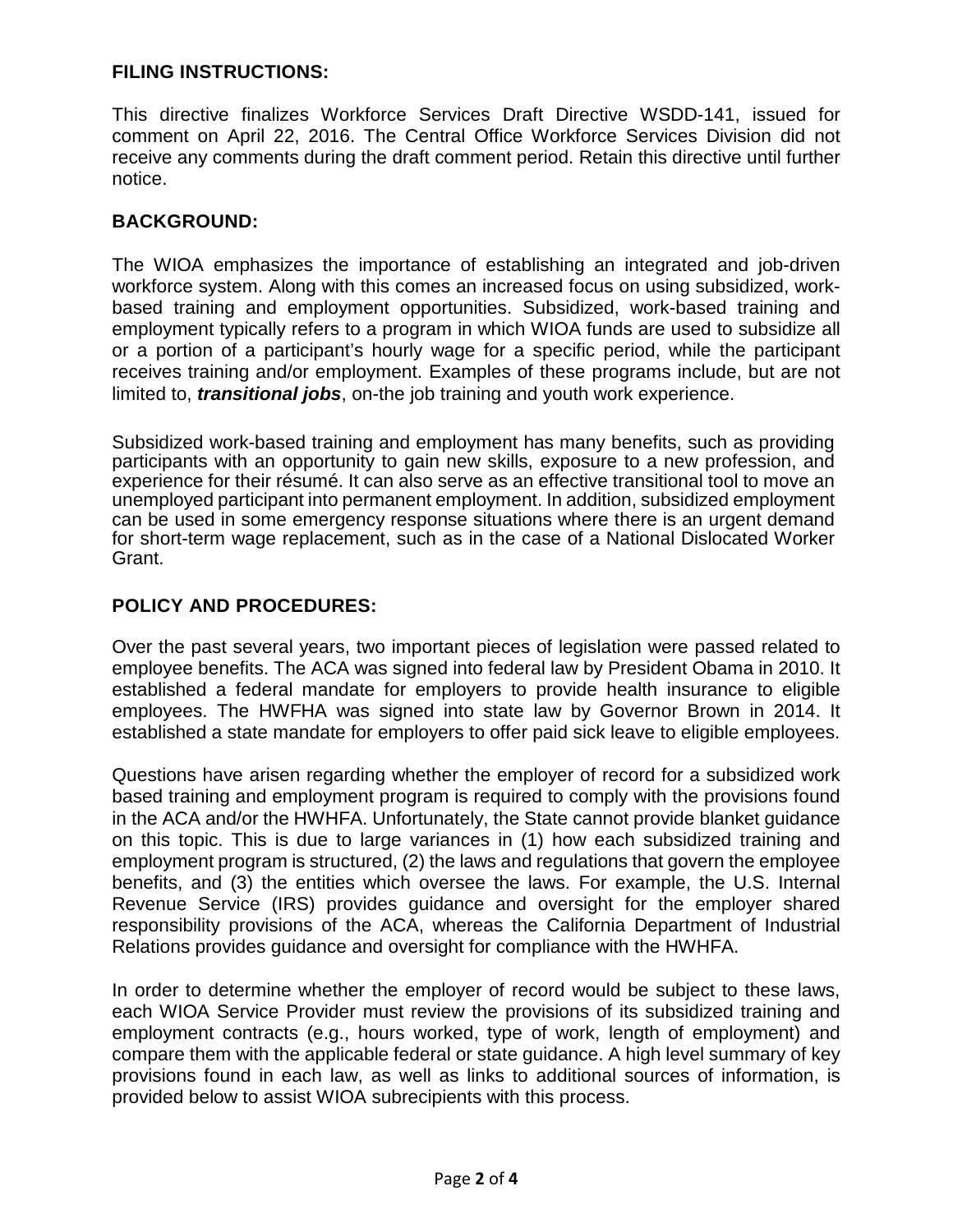# Patient Protection and Affordable Care Act

Signed by President Obama in March 2010, the ACA was passed in order to increase the quality and affordability of health insurance, lower the uninsured rate by expanding public and private insurance coverage, and reduce the costs of healthcare for individuals and the government.

A key component of the ACA is the employer shared responsibility provisions, sometimes referred to as the employer mandate, which is a penalty that can potentially be incurred by employers who do not offer health insurance to their full-time workers. The IRS issued final regulations as well as a press release, fact sheet, and a series of questions and answers on this mandate. This guidance includes important changes and transition rules that may be of value to employers.

Several factors can determine whether the employer of record for a subsidized work based training or employment program would be subject to this mandate, as it relates to their WIOA subsidized employment. Therefore, WIOA subrecipients should look at their subsidized training or employment contracts and compare them with the applicable federal guidance.

For more information, please reference the following resources:

- [ACA Tax Provisions for Large and Small Employers](https://www.irs.gov/affordable-care-act/employers)
- [ACA Employer Shared Responsibility Provisions](https://www.irs.gov/affordable-care-act/employers/employer-shared-responsibility-provisions)
- [ACA Employer Shared Responsibility Provisions -](https://www.irs.gov/affordable-care-act/employers/questions-and-answers-on-employer-shared-responsibility-provisions-under-the-affordable-care-act) Questions and Answers
- [ACA Employer Shared Responsibility Provisions -](https://www.federalregister.gov/articles/2014/02/12/2014-03082/shared-responsibility-for-employers-regarding-health-coverage) Federal Regulations

# Workplaces, *Healthy Families Act* of 2014

Signed by Governor Brown in September 2014, the HWHFA requires employers to provide paid sick leave to specified California employees beginning July 1, 2015.

Under this legislation, an employee working in California on or after July 1, 2015, for the same employer for 30 or more days within a year, is entitled to paid sick leave. The paid sick leave accrues at the rate of one hour for every 30 hours worked and is payable at the employee's current rate of pay. Employees are entitled to begin using any sick leave they have accrued on the 90th day of employment.

The HWHFA contains very limited exceptions of who is not considered to be an employee. These exceptions include, but are not limited to, the following:

- Employees covered by a valid collective bargaining agreement which provides for paid sick days
- In-home support services employees
- Airline flight deck or cabin crew employees who have equivalent benefits
- Specified retired annuitants

Withstanding the exceptions identified in statute, including those listed above, this law applies to all temporary, part-time and full-time employees.